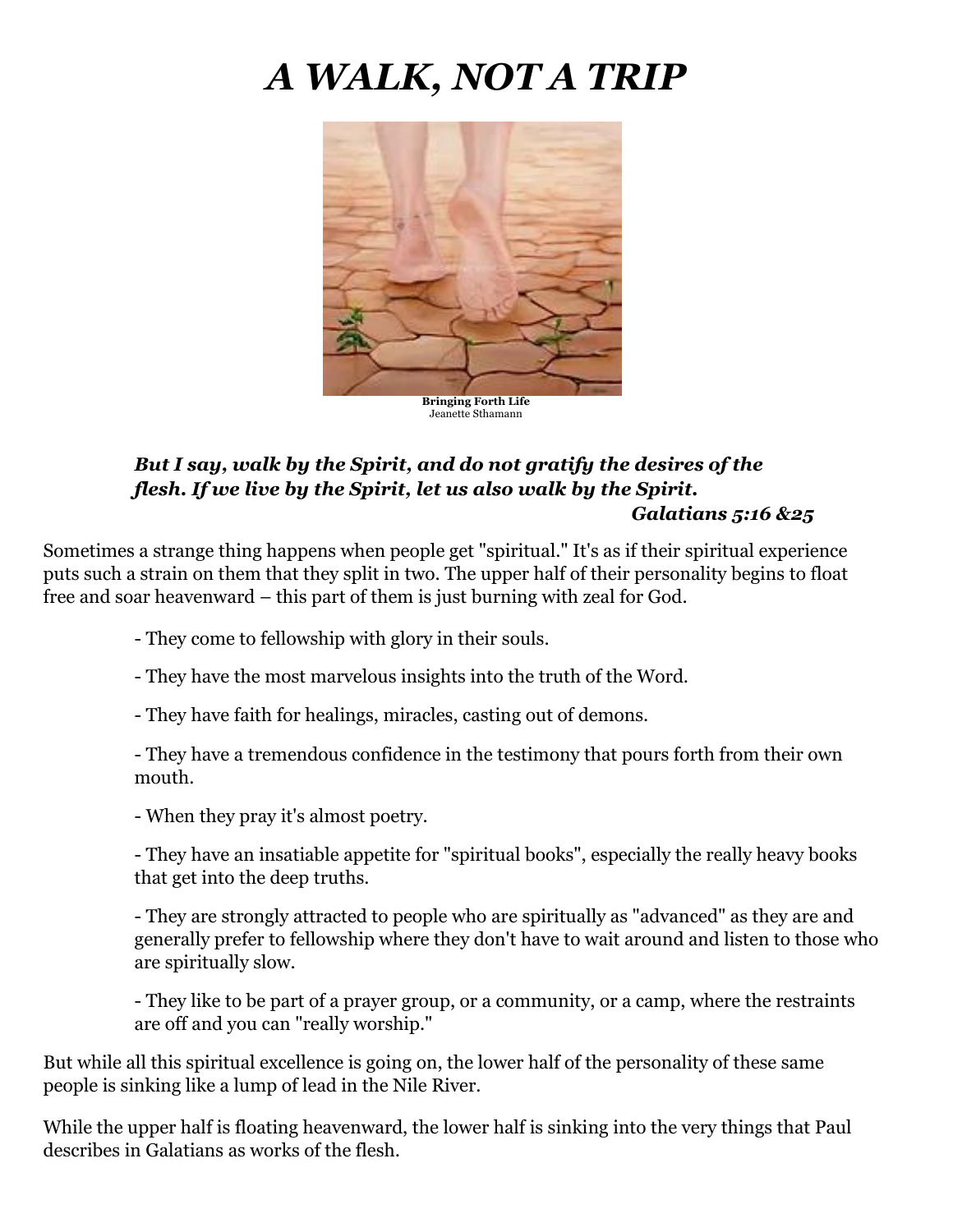Who would ever guess that these ultra-spiritual people, who speak such marvelous words, who know such marvelous truths of God, pray such magnificent prayers, have lives which are thinking, imagining, speaking, and sometimes living in "fornication, impurity, licentiousness, idolatry, sorcery, enmity, strife, jealousy, anger, selfishness, dissension, party spirit, envy, drunkenness, carousing, and the like"?

The higher the upper half soars into the spiritual stratosphere, the lower the under half sinks into the works of the flesh.



Krieg Barrie via Goodsalt

At bible studies and prayer meetings they're radiant, but at home they make the people who live with them taste a lot more Hell than Heaven.

Then one day, perhaps after months or years of living this split life, the upper half of their personality suddenly begins to falter. Like a wounded bird it flutters and falls and plunges down into the depths to rejoin its other half.

This is the story of Cain who appeared to be a spiritual man until the day his spiritual half fell and he slew his brother.

This is the story of King Saul, Judas, and countless others down to this day.

When Paul warns against the works of the flesh, he's talking to people inside the Body, warning that you can profess faith in Jesus Christ even while your down-to-earth life, your day-by-day life, your home life, produces nothing but bad fruit.

Walk by the Spirit! When Paul says walk, he means just that! The life you actually live when you move around on those two feet.

## *If we live in the Spirit let us also walk by the Spirit.*

- Let's translate our spiritual life - our communion with Christ - into a life actually lived in this body.

- Let's take the atmosphere of Heaven our Lord breathes into us as we worship before His throne, and turn it into ….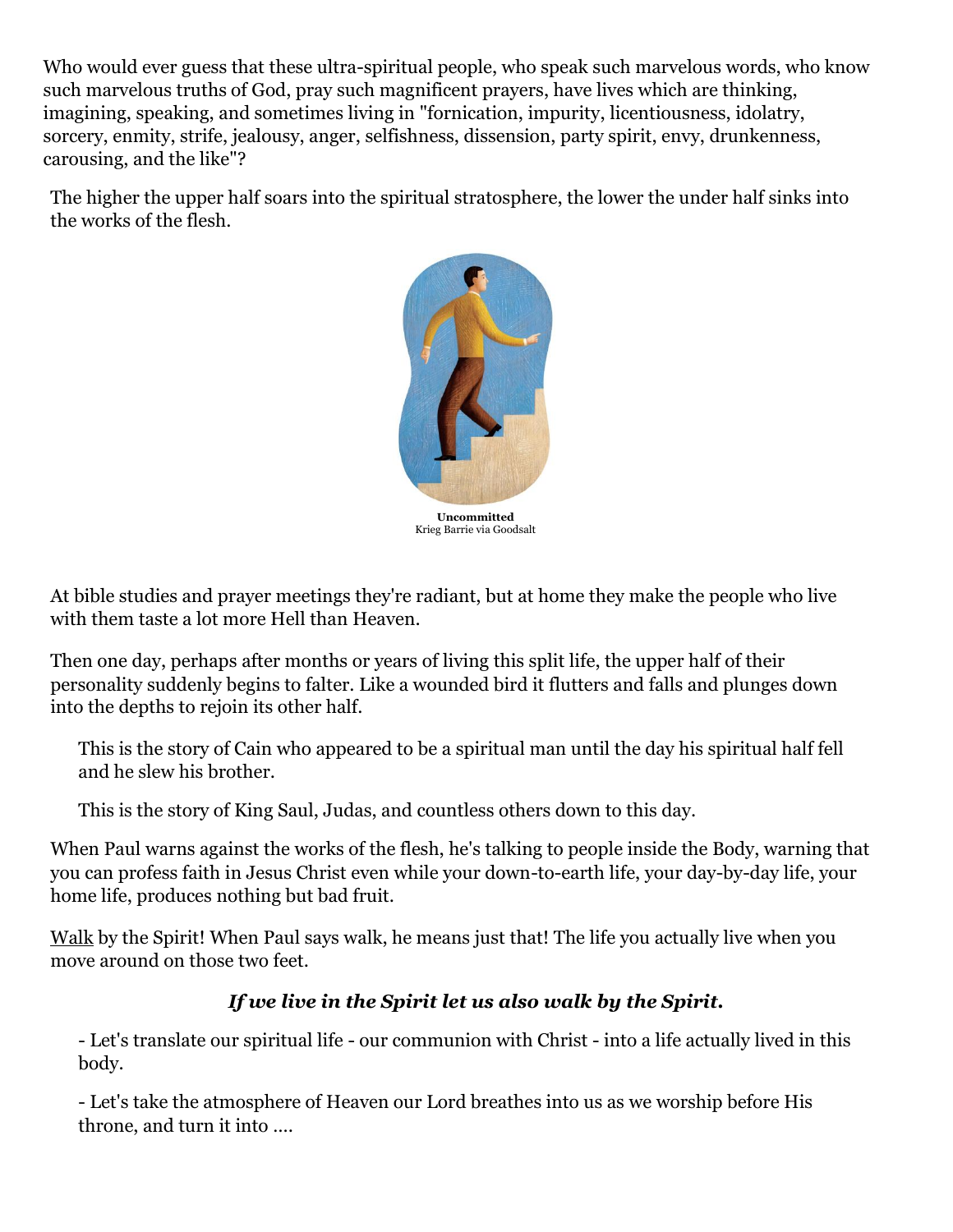Love, joy, peace, patience, kindness, goodness, faithfulness, gentleness, self-control



**Love Mercy, Do Justice, Walk Humbly with Your God** Hanna Cheriyan Varghese

not just at prayer meetings, but at home,

and in our driving,

and in our daily work,

and in our day to day dealings.

There can be little doubt in the minds of those who have their eyes open in the slightest degree that the Lord Jesus is pouring out the Holy Spirit upon us – here as He is doing in many places these days.

What else is it that draws us together?

What else is it that causes us to swallow our racial pride, our institutional loyalties, or our antiinstitutional bias, and come together, but the knowledge that God's Son is breathing life upon us as we gather in His name?

Jesus Christ is breathing on us as He breathed on the apostles of old.

- He is causing that mighty rushing wind to be heard and felt.

- He is anointing His saints with tongues of fire, giving them a door of utterance to proclaim the wonderful works of God.

- He is giving us power to stand against the kingdom of darkness.

- He is giving us authority to minister the life of God to others.

But this power of the Holy Spirit never splits us into halves – one half floating toward Heaven and the other sinking toward Hell.

The power of the Spirit of God is given to us to enable us to walk this earth as Jesus walked.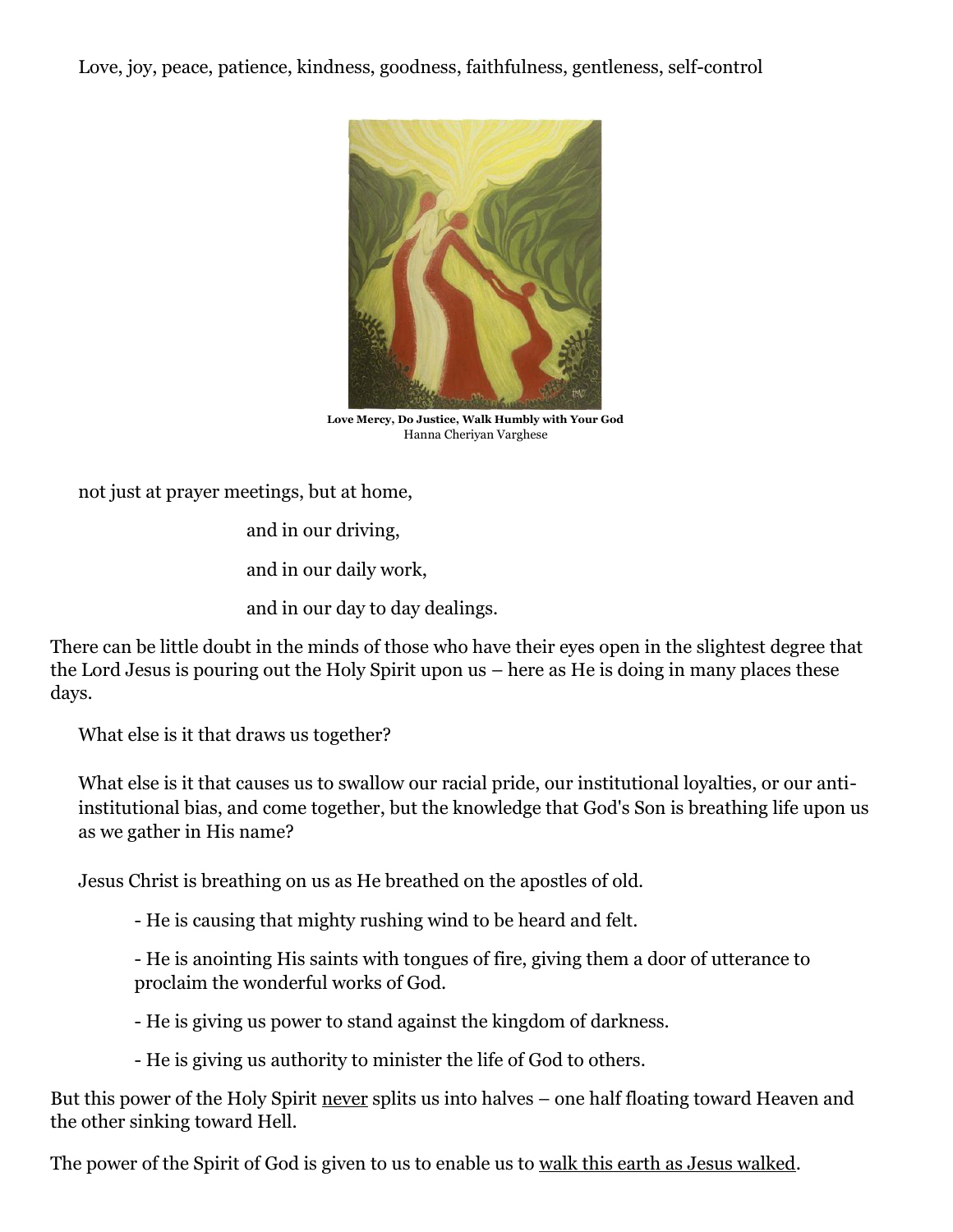## *Whoever says they abide in him ought themselves also so to walk even as He walked. John 2:6*

Walk by the Spirit means three things:

## **1. We let the Spirit lead us in our ordinary life**

- Not in exotic adventures you'll be able to write a book about and have everybody trying to imitate in the "fellowship farthest out."

- Not in some spiritual balloon ride far above the maddening crowd.

You're not floating in the Spirit, you're walking in the Spirit!

## *As many as are led by the Spirit of God, they are the sons of God.*

And in this age of grace, the only place the Spirit leads us is on this God-created earth. Through hardships, calamities, watchings, fastings.

Not above them – *through them!*

"I had such a wonderful time with the Lord last night I couldn't go to work this morning."

"I was so uplifted by the things of the Spirit I forgot to pay my light bill."

"Sorry about these peanut butter crackers for supper, but I was so deep in prayer I didn't have time to put the roast in the oven."

If you're walking by the Spirit of God,

- you'll get to work,

- you'll pay your light bill,

- you'll have a decent supper for your family.

## **2. By the Spirit we put to death the works of the flesh.**

You don't just "reckon" these works of the flesh dead and then go right on doing them. By the lifegiving power of the Spirit you destroy these things of death.

# *Those who belong to Christ have crucified the flesh with its passions and desires.*

*Galatians 5:24*

*If by the Spirit you put to death the deeds of the body, you will live.* 

*Roman 8:13*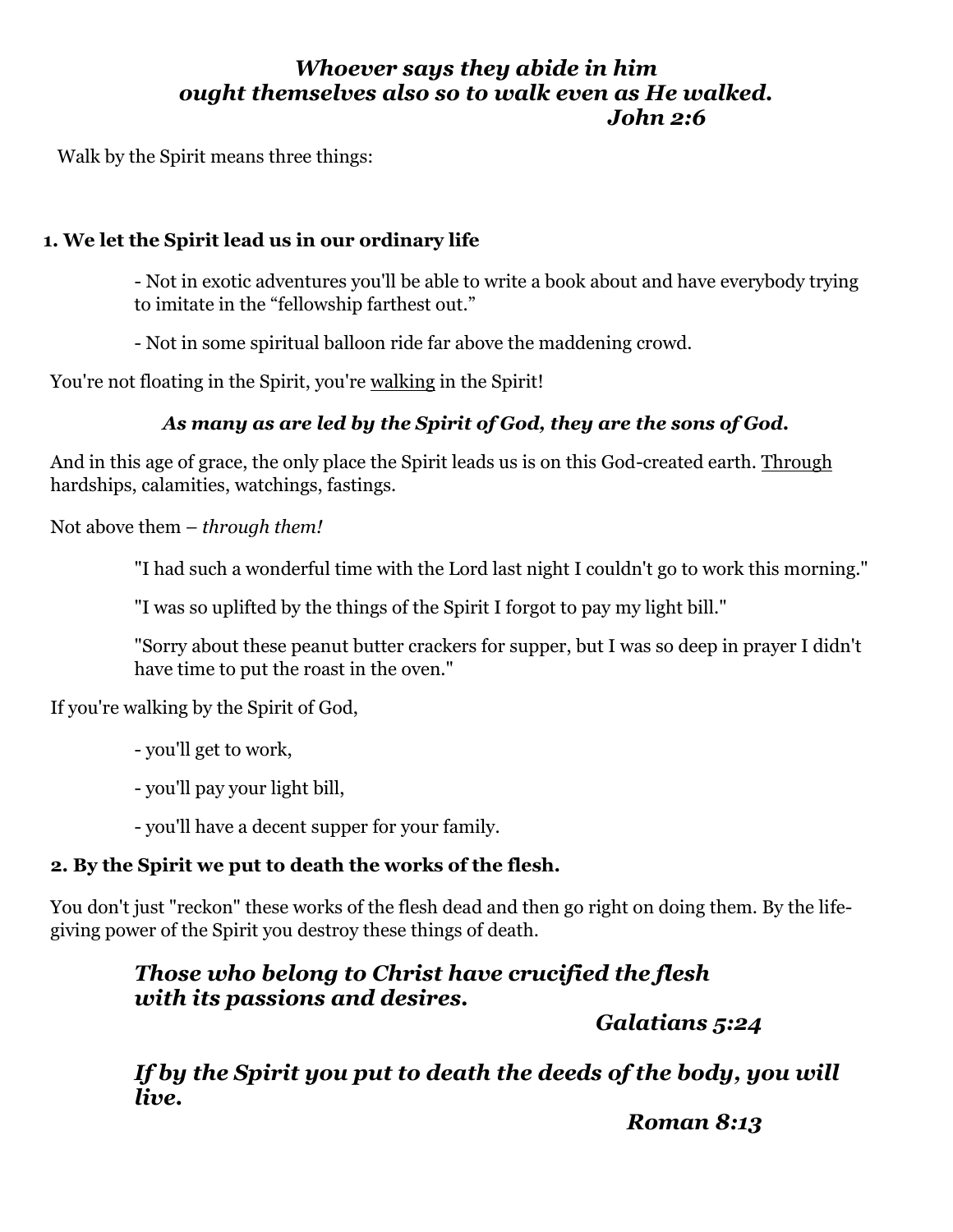This doesn't mean you quit eating and stop making love to your wife or husband. It means that fornication, impurity, licentiousness, strife, jealousy, anger, are put to death,

Stop thinking of yourself as some kind of special case;

... as if you're the only person in the world with twisted thoughts, and a weird imagination, and a vile temper. That's part of the sin-warped human nature we all share.

But now, by the power of the Spirit, we reject these things even as our Lord did. We die to them.

#### **We crucify them.**

The first thing the Spirit did with our Lord was to drive Him out into the wilderness to be tempted – so that He could crucify the flesh with its passions and desires.

#### **Crucify the flesh!**

## **Put off the old nature!**

#### *Put to death therefore what is earthly in you: fornication, impurity, passion, evil desire, covetousness, anger, wrath, malice, slander, foul talk.*

# **Deny yourself.**

This is not just for St. Francis of Assisi or Catherine of Sienna – this is for you and me!

One of the primary reasons why the Spirit of God is being poured out on us today is so that by His power we can destroy the works of the flesh in our own lives.

## **3. By the Spirit we bear the fruits of righteousness in ordinary life – even as our Lord did.**

He didn't wait to forgive until He got back to Heaven, or until He was carried away in a state of ecstasy. He forgave when the weight of His body was pulling on the nails in His hands, when every breath He drew was torture, and the people who put Him there were right in front of Him, sneering and goading.

Our Lord manifested love, joy, peace, patience, kindness, goodness, when the pressure was on, when even His closest disciples were letting Him down. There was always time for a troubled widow, or a leper, or a prostitute, or a tax collector, or a dying thief.

And now we have His Spirit brooding over us, stirring within us, so that we can be that way too.

- If speaking in tongues will help us bear the fruits of the Spirit in ordinary life, then may we all speak in tongues – seriously, may we all speak in tongues.

- If prophesying will help us to bear the fruits of the Spirit in ordinary life, then may we all prophesy.

But if tongues and prophesy are going on in your upper half, while your lower half is loveless, joyless, restless, impatient, unkind, then it's very doubtful whether your inspiration is the Holy Spirit.

The best thing you can do is flee to the Cross of Jesus and cry for help.